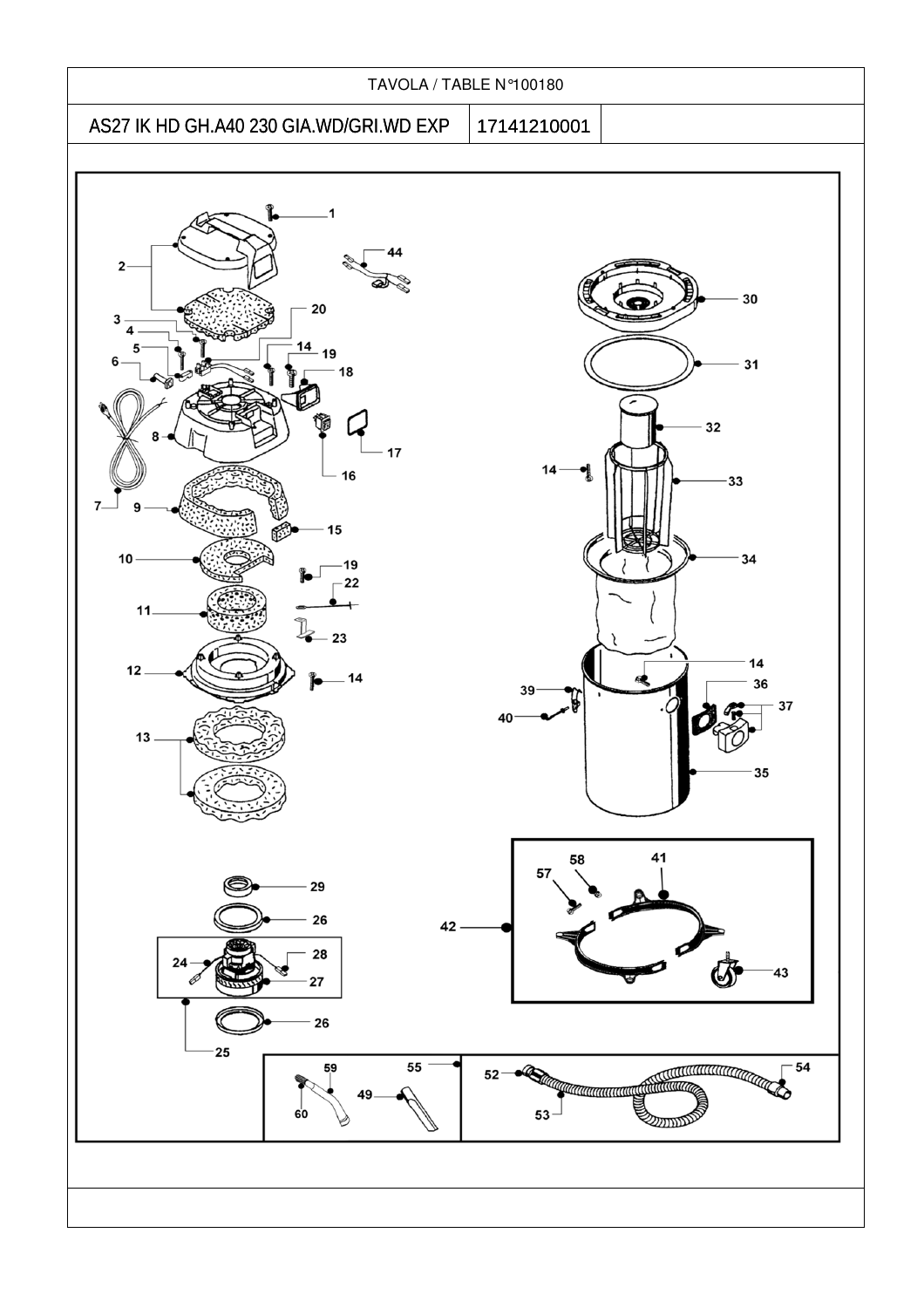### TAVOLA / TABLE N°100180

# AS27 IK HD GH. A40 GIA.WD/GRI.WD EXP

17141210001

| CODE<br>Qty.<br>VITE TCC 5 X 22 CP<br>2508591<br>4<br>1.<br>2<br>GR. MANIGLIA AS10 GRIGIA+FIREFLEX<br>4071004<br>1<br>VITE TCC 3X20 SP<br>3<br>2508500<br>$\mathbf{1}$<br>VITE TC M 3X16 ZINCATA<br>4<br>2508213<br>2<br>BLOCCACAVO A PONTICELLO<br>5<br>2001340<br>1<br>PASSACAVO GRIGIO<br>6<br>2502000<br>1<br>CAVO 2X1 GRI. MT .10 EXP<br>2507065<br>7<br>1<br>GR.CALOTTA AS10 GIA.WD. + INSERTI<br>6003320<br>8<br>1<br>FIREFLEX CALOTTA AS10<br>3000603<br>9<br>1<br>10<br>FIREFLEX RAFFR.CALOTTA AS10<br>3000602<br>1<br>FIREFLEX RONDELLA A 35 FORI<br>3000601<br>11<br>1<br>RONDELLA SEPARATORE AS10<br>2009200<br>12<br>$\mathbf{1}$<br>13<br>FIREFLEX BASAMENTO MOT. AS10<br>$\overline{c}$<br>3000600<br>VITE TCC 5 X 16 SP<br>14<br>2508570<br>15<br>PROTEZIONE ADESIVA TRECCIOLE<br>15<br>3000053<br>1<br>INTERRUTTORE BIPOLARE<br>2506230<br>16<br>1<br>GUARNIZIONE QUADRO ELETTR.<br>1<br>2502605 | NOTE<br><b>NOTES</b> |
|-------------------------------------------------------------------------------------------------------------------------------------------------------------------------------------------------------------------------------------------------------------------------------------------------------------------------------------------------------------------------------------------------------------------------------------------------------------------------------------------------------------------------------------------------------------------------------------------------------------------------------------------------------------------------------------------------------------------------------------------------------------------------------------------------------------------------------------------------------------------------------------------------------------------|----------------------|
|                                                                                                                                                                                                                                                                                                                                                                                                                                                                                                                                                                                                                                                                                                                                                                                                                                                                                                                   |                      |
|                                                                                                                                                                                                                                                                                                                                                                                                                                                                                                                                                                                                                                                                                                                                                                                                                                                                                                                   |                      |
|                                                                                                                                                                                                                                                                                                                                                                                                                                                                                                                                                                                                                                                                                                                                                                                                                                                                                                                   |                      |
|                                                                                                                                                                                                                                                                                                                                                                                                                                                                                                                                                                                                                                                                                                                                                                                                                                                                                                                   |                      |
|                                                                                                                                                                                                                                                                                                                                                                                                                                                                                                                                                                                                                                                                                                                                                                                                                                                                                                                   |                      |
|                                                                                                                                                                                                                                                                                                                                                                                                                                                                                                                                                                                                                                                                                                                                                                                                                                                                                                                   |                      |
|                                                                                                                                                                                                                                                                                                                                                                                                                                                                                                                                                                                                                                                                                                                                                                                                                                                                                                                   |                      |
|                                                                                                                                                                                                                                                                                                                                                                                                                                                                                                                                                                                                                                                                                                                                                                                                                                                                                                                   |                      |
|                                                                                                                                                                                                                                                                                                                                                                                                                                                                                                                                                                                                                                                                                                                                                                                                                                                                                                                   |                      |
|                                                                                                                                                                                                                                                                                                                                                                                                                                                                                                                                                                                                                                                                                                                                                                                                                                                                                                                   |                      |
|                                                                                                                                                                                                                                                                                                                                                                                                                                                                                                                                                                                                                                                                                                                                                                                                                                                                                                                   |                      |
|                                                                                                                                                                                                                                                                                                                                                                                                                                                                                                                                                                                                                                                                                                                                                                                                                                                                                                                   |                      |
|                                                                                                                                                                                                                                                                                                                                                                                                                                                                                                                                                                                                                                                                                                                                                                                                                                                                                                                   |                      |
|                                                                                                                                                                                                                                                                                                                                                                                                                                                                                                                                                                                                                                                                                                                                                                                                                                                                                                                   |                      |
|                                                                                                                                                                                                                                                                                                                                                                                                                                                                                                                                                                                                                                                                                                                                                                                                                                                                                                                   |                      |
|                                                                                                                                                                                                                                                                                                                                                                                                                                                                                                                                                                                                                                                                                                                                                                                                                                                                                                                   |                      |
|                                                                                                                                                                                                                                                                                                                                                                                                                                                                                                                                                                                                                                                                                                                                                                                                                                                                                                                   |                      |
| 17<br>QUADRO ELETTRICO AS27<br>2009252<br>18<br>1                                                                                                                                                                                                                                                                                                                                                                                                                                                                                                                                                                                                                                                                                                                                                                                                                                                                 |                      |
| VITE TCC 5X13 SP<br>2508560<br>19<br>3                                                                                                                                                                                                                                                                                                                                                                                                                                                                                                                                                                                                                                                                                                                                                                                                                                                                            |                      |
| MORSETTO A 2 POLI ALIM. BIANCO<br>20<br>6100220<br>1                                                                                                                                                                                                                                                                                                                                                                                                                                                                                                                                                                                                                                                                                                                                                                                                                                                              |                      |
| 22<br>TRECCIOLA CORRENTE STATICA<br>2506535<br>1                                                                                                                                                                                                                                                                                                                                                                                                                                                                                                                                                                                                                                                                                                                                                                                                                                                                  |                      |
| 23<br>PIASTRINA X KIT STATICO AS10<br>2504093<br>1                                                                                                                                                                                                                                                                                                                                                                                                                                                                                                                                                                                                                                                                                                                                                                                                                                                                |                      |
| 24<br><b>TRECCIOLA MOTORE S90</b><br>2506376<br>1                                                                                                                                                                                                                                                                                                                                                                                                                                                                                                                                                                                                                                                                                                                                                                                                                                                                 |                      |
| GR.MOTORE S90 A40 230V X KIT ANTISTATICO<br>25<br>4365211<br>1                                                                                                                                                                                                                                                                                                                                                                                                                                                                                                                                                                                                                                                                                                                                                                                                                                                    |                      |
| <b>GUARNIZIONE MOTORE WS1</b><br>26<br>$\overline{2}$<br>2502500                                                                                                                                                                                                                                                                                                                                                                                                                                                                                                                                                                                                                                                                                                                                                                                                                                                  |                      |
| MOTORE A40 230V 1000W<br>27<br>2505100<br>1                                                                                                                                                                                                                                                                                                                                                                                                                                                                                                                                                                                                                                                                                                                                                                                                                                                                       |                      |
| TRECCIOLA MOTORE WD 400<br>2506377<br>28<br>1                                                                                                                                                                                                                                                                                                                                                                                                                                                                                                                                                                                                                                                                                                                                                                                                                                                                     |                      |
| 29<br>GUARNIZ. A "L" WD1000/A40<br>2502518<br>1                                                                                                                                                                                                                                                                                                                                                                                                                                                                                                                                                                                                                                                                                                                                                                                                                                                                   |                      |
| 30<br>BASAMENTO MOTORE AS10 GRI.WD<br>2209104<br>1                                                                                                                                                                                                                                                                                                                                                                                                                                                                                                                                                                                                                                                                                                                                                                                                                                                                |                      |
| GUARNIZIONE BASAM. MOT. BWS1<br>2502400<br>31<br>1                                                                                                                                                                                                                                                                                                                                                                                                                                                                                                                                                                                                                                                                                                                                                                                                                                                                |                      |
| GALLEGGIANTE COMPLETO<br>6101100<br>32<br>1                                                                                                                                                                                                                                                                                                                                                                                                                                                                                                                                                                                                                                                                                                                                                                                                                                                                       |                      |
| CESTELLO GALLEGGIANTE AS 27<br>33<br>2000090<br>1                                                                                                                                                                                                                                                                                                                                                                                                                                                                                                                                                                                                                                                                                                                                                                                                                                                                 |                      |
| GR.FILTRO TNT 100 GR/MQ AS27 AUTO<br>6620020<br>34<br>1                                                                                                                                                                                                                                                                                                                                                                                                                                                                                                                                                                                                                                                                                                                                                                                                                                                           |                      |
| INVOLUCRO WS 95 ACCIAIO<br>2515550<br>35<br>1                                                                                                                                                                                                                                                                                                                                                                                                                                                                                                                                                                                                                                                                                                                                                                                                                                                                     |                      |
| 36<br>GUARNIZIONE BOCCHETTA D.50<br>2502550<br>1                                                                                                                                                                                                                                                                                                                                                                                                                                                                                                                                                                                                                                                                                                                                                                                                                                                                  |                      |
| 37<br>BOCCHETTA NYLON D. 50 COMPL.<br>6000205<br>1                                                                                                                                                                                                                                                                                                                                                                                                                                                                                                                                                                                                                                                                                                                                                                                                                                                                |                      |
| CHIUSURA COMPLETA ACCIAIO<br>6100003<br>39<br>2                                                                                                                                                                                                                                                                                                                                                                                                                                                                                                                                                                                                                                                                                                                                                                                                                                                                   |                      |
| RIVETTO 4,8 X 10<br>40<br>4<br>2508830                                                                                                                                                                                                                                                                                                                                                                                                                                                                                                                                                                                                                                                                                                                                                                                                                                                                            |                      |
| $\mathfrak{p}$<br>41<br>SEGMENTO ALL.BASAMENTO WS1 FILETTATO<br>2503215                                                                                                                                                                                                                                                                                                                                                                                                                                                                                                                                                                                                                                                                                                                                                                                                                                           |                      |
| GR.CARRELLO ALL.FILETTATO WS1 COMPL.<br>3562215<br>42<br>1                                                                                                                                                                                                                                                                                                                                                                                                                                                                                                                                                                                                                                                                                                                                                                                                                                                        |                      |
| 43<br>RUOTA PIVOTT.TBF/7 100L Z.G.10X15<br>2510085<br>4                                                                                                                                                                                                                                                                                                                                                                                                                                                                                                                                                                                                                                                                                                                                                                                                                                                           |                      |
| 44<br>CONDENSATORE CABLATO AS 27<br>3005011<br>1                                                                                                                                                                                                                                                                                                                                                                                                                                                                                                                                                                                                                                                                                                                                                                                                                                                                  |                      |
| LANCIA FESSURE GOMMA ANTITRACCIA D.44<br>2511611<br>49<br>1                                                                                                                                                                                                                                                                                                                                                                                                                                                                                                                                                                                                                                                                                                                                                                                                                                                       |                      |
| MANICOTTO ABS M1 D. 40<br>2501190<br>52<br>1                                                                                                                                                                                                                                                                                                                                                                                                                                                                                                                                                                                                                                                                                                                                                                                                                                                                      |                      |
| TUBO FLEX D. 38 AL METRO<br>2511210<br>53<br>4                                                                                                                                                                                                                                                                                                                                                                                                                                                                                                                                                                                                                                                                                                                                                                                                                                                                    |                      |
| MANICOTTO GIREVOLE D.40<br>2511385<br>54<br>1                                                                                                                                                                                                                                                                                                                                                                                                                                                                                                                                                                                                                                                                                                                                                                                                                                                                     |                      |
| 55<br>FLESS.D.40 NERO MT.4 (MANIC.GIREVOLE)<br>6010514<br>1                                                                                                                                                                                                                                                                                                                                                                                                                                                                                                                                                                                                                                                                                                                                                                                                                                                       |                      |